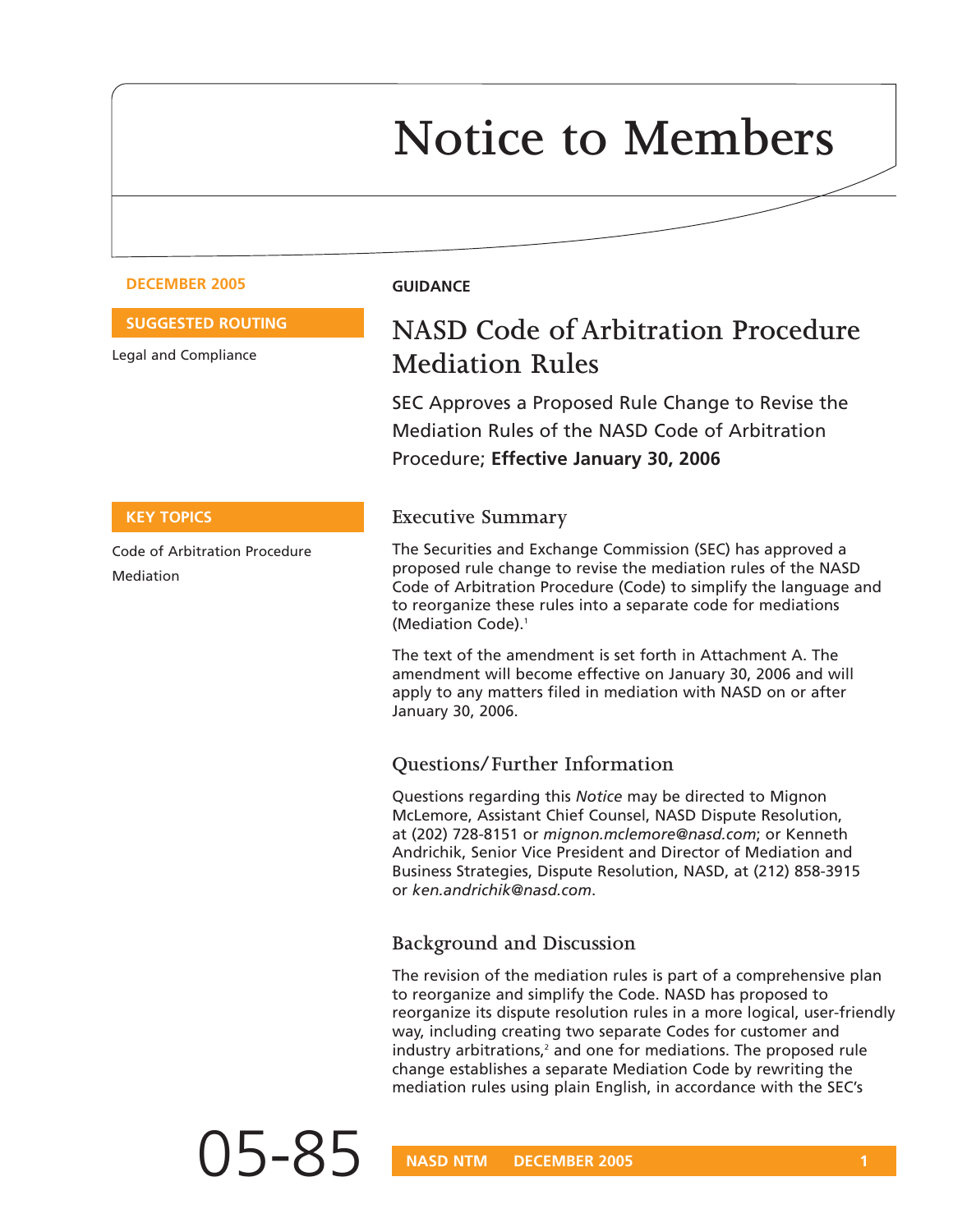plain English guidelines.3

NASD did not make any substantive changes to its current rules governing mediations in the proposed rule change. The Mediation Code does, however, contain a new comprehensive definitions rule, which includes definitions of terms used throughout the Mediation Code. NASD believes that this addition to the Mediation Code will provide useful clarification for parties and mediators. There are no substantive changes to the Mediation Code, and the procedures for filing a matter in mediation remain unchanged.

#### **Effective Date Provisions**

The amendment described in this Notice will become effective on January 30, 2006. The amendment will apply to any matters filed in mediation with NASD on or after January 30, 2006.

#### **Endnotes**

- 1 Exchange Act Release No. 52705 (Oct. 31, 2005) (File No. SR-NASD-2004-013), 70 Federal Register 67525 (Nov. 7, 2005).
- 2 NASD has filed two proposed rule changes with the SEC to revise the Customer and Industry Portions of the Code. See Securities Exchange Act Rel. No. 34-51856 (June 15, 2005); 70 Fed. Reg. 36442 (June 23, 2005) (Customer Code) and Securities Exchange Act Rel. No. 34-51857

(June 15, 2005); 70 Fed. Reg. 36430 (June 23, 2005) (Industry Code).

3 NASD intends to renumber the rules in the Mediation Code to be consistent with the Customer Code and Industry Code when they are approved and become effective.

©2005. NASD. All rights reserved. *Notices to Members* attempt to present information to readers in a format that is easily understandable. However, please be aware that, in case of any misunderstanding, the rule language prevails.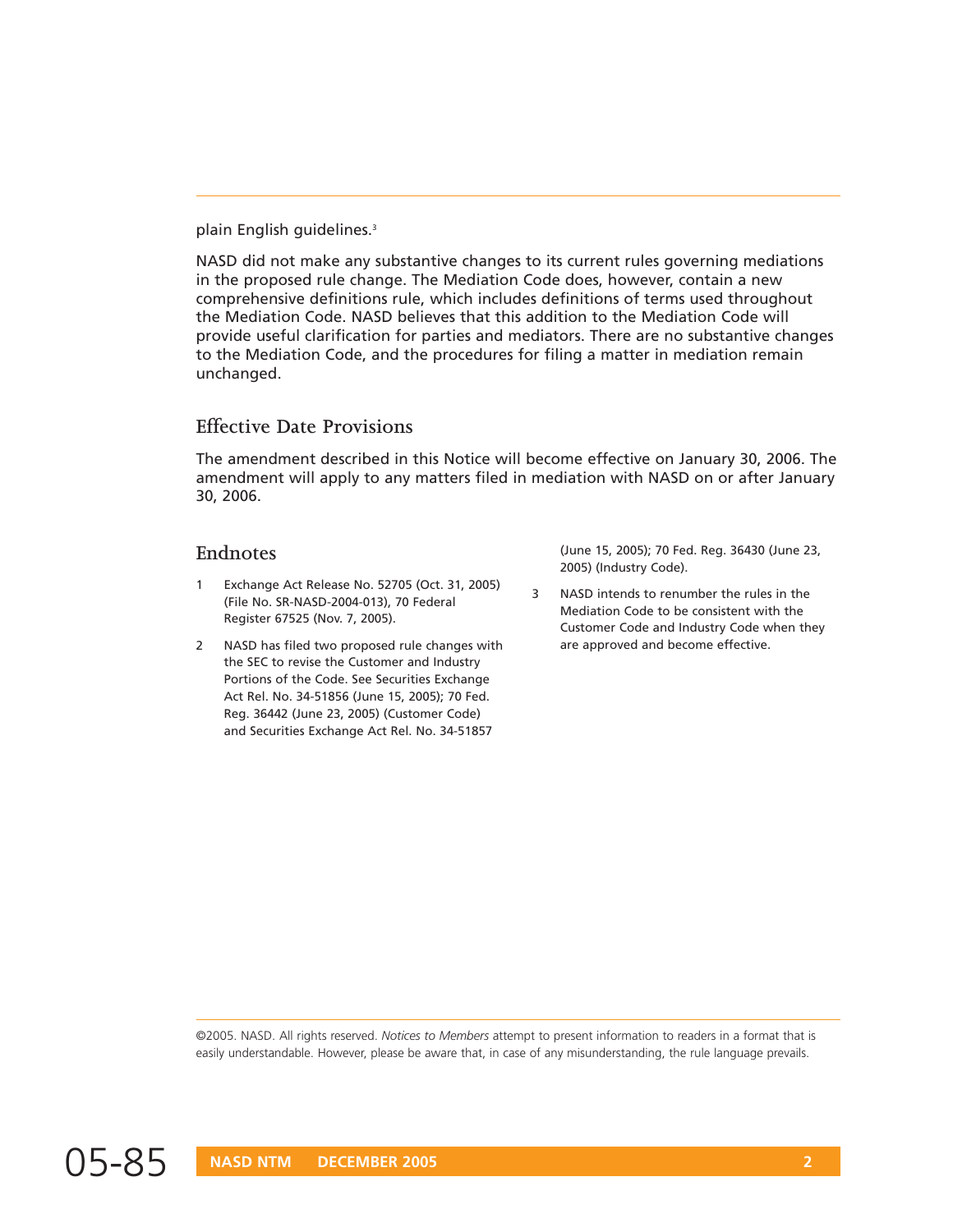# **ATTACHMENT A**

New language is underlined; deletions in brackets.

# **Code of Arbitration Procedure**

\* \* \*

# **[10400 – 10407 Mediation Rules] – (Deleted in their entirety.)**

## **10400. NASD CODE OF MEDIATION PROCEDURE**

# **10401. Definitions**

Unless otherwise defined in the Code, terms used in the Code and interpretive material, if defined in the NASD By-Laws, shall have the meaning as defined in the NASD By-Laws.

(a) Board

The term "Board" means the Board of Directors of NASD Dispute Resolution, Inc.

#### (b) Code

The term "Code" means the NASD Code of Mediation Procedure.

#### (c) Director

The term "Director" in the Rule 10400 Series refers to the Director of Mediation at NASD Dispute Resolution. Unless the Code or any other NASD rule provides otherwise, the term includes NASD staff to whom the Director of Mediation has delegated authority.

#### (d) Matter

The term "matter" means a dispute, claim, or controversy.

#### (e) NAMC

The term "NAMC" means the National Arbitration and Mediation Committee of the Board of Directors of NASD Dispute Resolution, Inc.

#### (f) NASD

Unless the Code specifies otherwise, the term "NASD" includes NASD, Inc., and NASD Dispute Resolution, Inc.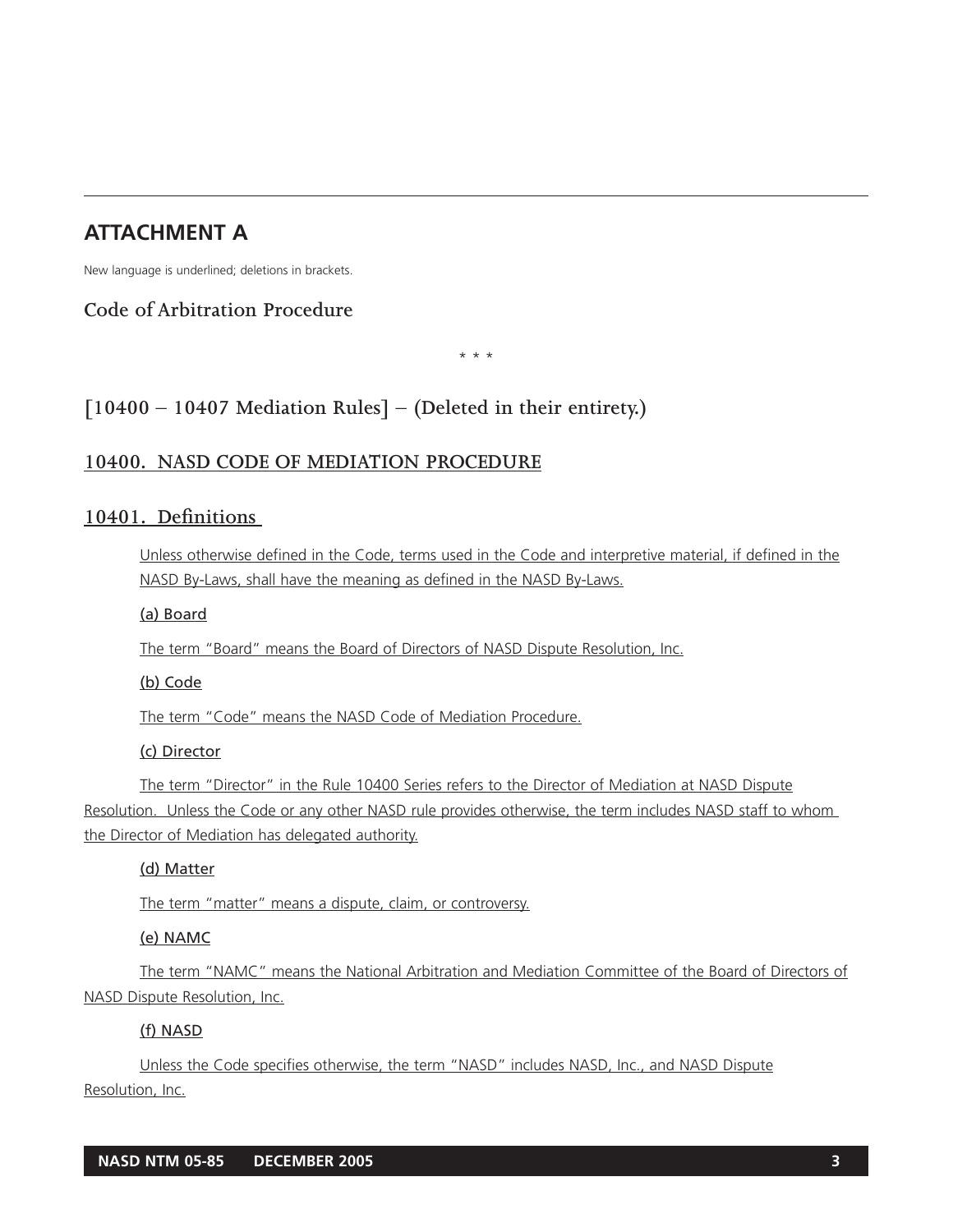(g) Reserved.

(h) Reserved.

(i) Submission Agreement

The term "Submission Agreement" means the NASD Mediation Submission Agreement. The NASD Mediation Submission Agreement is a document that parties must sign at the outset of a mediation in which they agree to submit to mediation under the Code.

# **10402. Applicability of Code**

The Code applies to any matter submitted to mediation at NASD.

# **10403. National Arbitration and Mediation Committee**

(a) Pursuant to Part V(C)(1)(b) of the Plan of Allocation and Delegation of Functions by NASD to Subsidiaries ("Delegation Plan"), the Board shall appoint a National Arbitration and Mediation Committee ("NAMC").

(1) The NAMC shall consist of no fewer than ten and no more than 25 members. At least 50 percent of the NAMC shall be Non-Industry members.

(2) The Chairperson of the Board shall name the Chairperson of the NAMC.

(b) Pursuant to the Delegation Plan, the NAMC shall have the authority to recommend rules, regulations, procedures and amendments relating to arbitration, mediation, and other dispute resolution matters to the Board. All matters recommended by the NAMC to the Board must have been approved by a quorum, which shall consist of a majority of the NAMC, including at least 50 percent of the Non-Industry committee members. If at least 50 percent of the Non-Industry committee members are either (i) present at or (ii) have filed a waiver of attendance for a meeting after receiving an agenda prior to such meeting, the requirement that at least 50 percent of the Non-Industry committee members be present to constitute the quorum shall be waived. The NAMC has such other power and authority as is necessary to carry out the purposes of this Code.

(c) The NAMC may meet as frequently as necessary, but must meet at least once a year.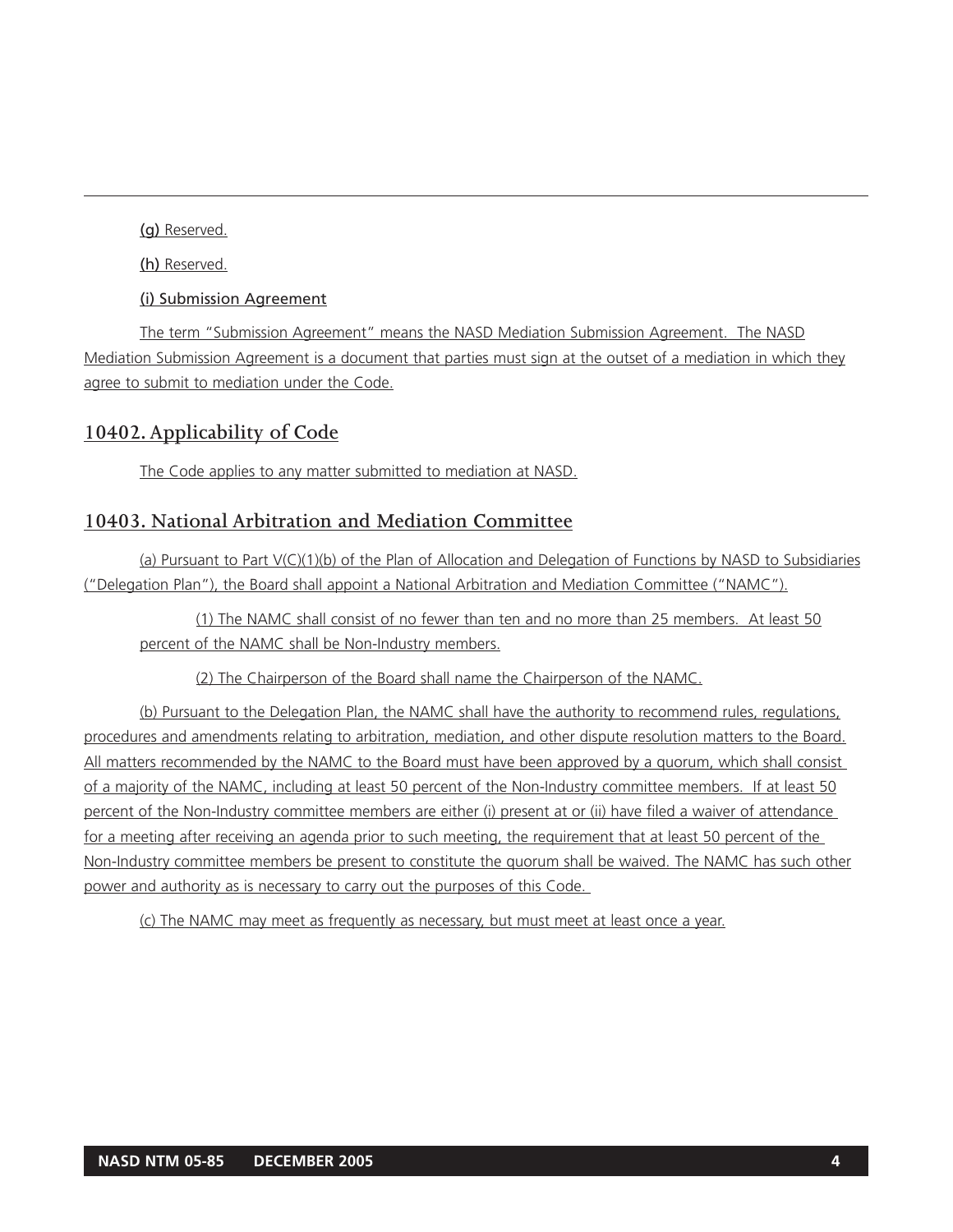# **10404. Director of Mediation**

The Board shall appoint a Director of Mediation to administer mediations under the Code. The Director will consult with the NAMC on the administration of mediations, as necessary.

The Director may delegate his or her duties when appropriate, unless the Code provides otherwise.

# **10405. Mediation Under the Code**

(a) Mediation under the Code is voluntary, and requires the written agreement of all parties. No party may be compelled to participate in a mediation or to settle a matter by NASD, or by any mediator appointed to mediate a matter pursuant to the Code.

(b) If all parties agree, any matter that is eligible for arbitration under the NASD Code of Arbitration Procedure, or any part of any such matter, or any dispute related to such matter, including procedural issues, may be submitted for mediation under the Code.

(c) A matter is submitted to mediation when the Director receives an executed Submission Agreement from each party.

(d) The Director shall have the sole authority to determine if a matter is eligible to be submitted for mediation.

# **10406. Effect of Mediation on Arbitration Proceedings**

(a) Unless the parties agree otherwise, the submission of a matter for mediation will not stay or otherwise delay the arbitration of a matter pending at NASD. If all parties agree to stay an arbitration in order to mediate the matter, the arbitration will be stayed, notwithstanding any provision to the contrary in this Code or any other NASD rule.

(b) If mediation is conducted through NASD, no adjournment fees will be charged for staying the arbitration in order to mediate.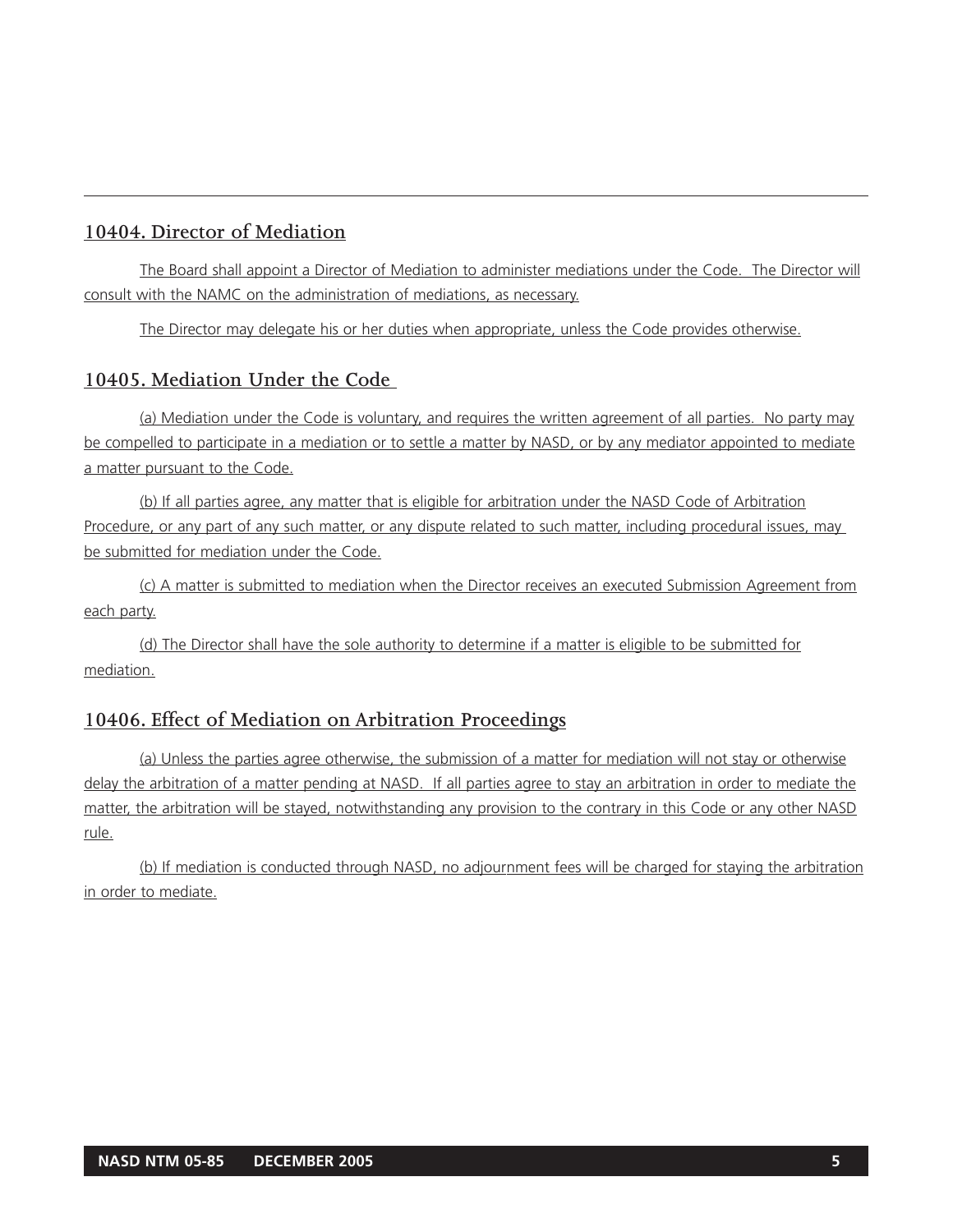# **10407. Mediator Selection**

(a) A mediator may be selected:

- By the parties from a list supplied by the Director;
- By the parties from a list or other source of their own choosing; or
- By the Director if the parties do not select a mediator after submitting a matter to mediation.

(b) For any mediator assigned or selected from a list provided by NASD, the parties will be provided with information relating to the mediator's employment, education, and professional background, as well as information on the mediator's experience, training, and credentials as a mediator.

(c) Any mediator selected or assigned to mediate a matter shall comply with the provisions of Rule 10312(a), (b), and (c) of the NASD Code of Arbitration Procedure, unless, with respect to a mediator selected from a source other than a list provided by NASD, the parties elect to waive such disclosure.

(d) No mediator may serve as an arbitrator of any matter pending in NASD arbitration in which he served as a mediator; nor may the mediator represent any party or participant to the mediation in any subsequent NASD arbitration relating to the subject matter of the mediation.

# **10408. Limitation on Liability**

NASD, its employees, and any mediator named to mediate a matter under the Code shall not be liable for any act or omission in connection with a mediation administered under the Code.

# **10409. Mediation Ground Rules**

(a) The following Ground Rules govern the mediation of a matter. The parties to a mediation may agree to amend any or all of the Ground Rules at any time. The Ground Rules are intended to be standards of conduct for the parties and the mediator.

(b) Mediation is voluntary and any party may withdraw from mediation at any time prior to the execution of a written settlement agreement by giving written notice of withdrawal to the mediator, the other parties, and the Director.

(c) The mediator shall act as a neutral, impartial, facilitator of the mediation process and shall not have any authority to determine issues, make decisions or otherwise resolve the matter.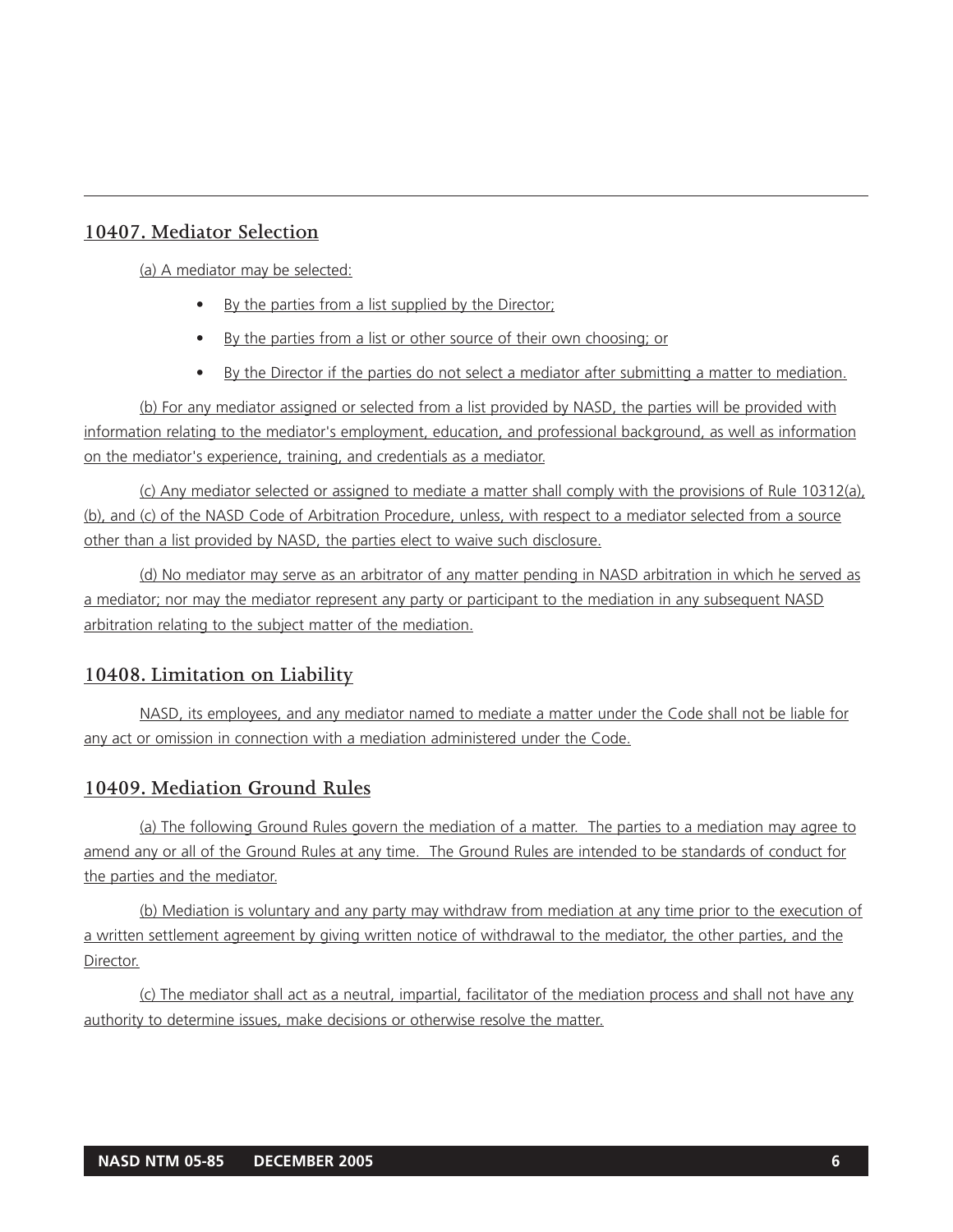(d) Following the selection of a mediator, the mediator, all parties and their representatives will meet in person or by conference call for all mediation sessions, as determined by the mediator or by mutual agreement of the parties. The mediator shall facilitate, through joint sessions, caucuses and/or other means, discussions between the parties, with the goal of assisting the parties in reaching their own resolution of the matter. The mediator shall determine the procedure for the conduct of the mediation. The parties and their representatives agree to cooperate with the mediator in ensuring that the mediation is conducted expeditiously, to make all reasonable efforts to be available for mediation sessions, and to be represented at all scheduled mediation sessions either in person or through a person with authority to settle the matter.

(e) The mediator may meet with and communicate separately with each party or the party's representative. The mediator shall notify all other parties of any such separate meetings or other communications.

(f) The parties agree to attempt, in good faith, to negotiate a settlement of the matter submitted to mediation. Notwithstanding that a matter is being mediated, the parties may engage in direct settlement discussions and negotiations separate from the mediation process.

(g) Mediation is intended to be private and confidential.

(1) The parties and the mediator agree not to disclose, transmit, introduce, or otherwise use opinions, suggestions, proposals, offers, or admissions obtained or disclosed during the mediation by any party or the mediator as evidence in any action at law, or other proceeding, including a lawsuit or arbitration, unless authorized in writing by all other parties to the mediation or compelled by law, except that the fact that a mediation has occurred shall not be considered confidential.

(2) Notwithstanding the foregoing, the parties agree and acknowledge that the provisions of this paragraph shall not operate to shield from disclosure to NASD or any other regulatory authority, documentary or other information that NASD or other regulatory authority would be entitled to obtain or examine in the exercise of its regulatory responsibilities.

(3) The mediator will not transmit or otherwise disclose confidential information provided by one party to any other party unless authorized to do so by the party providing the confidential information.